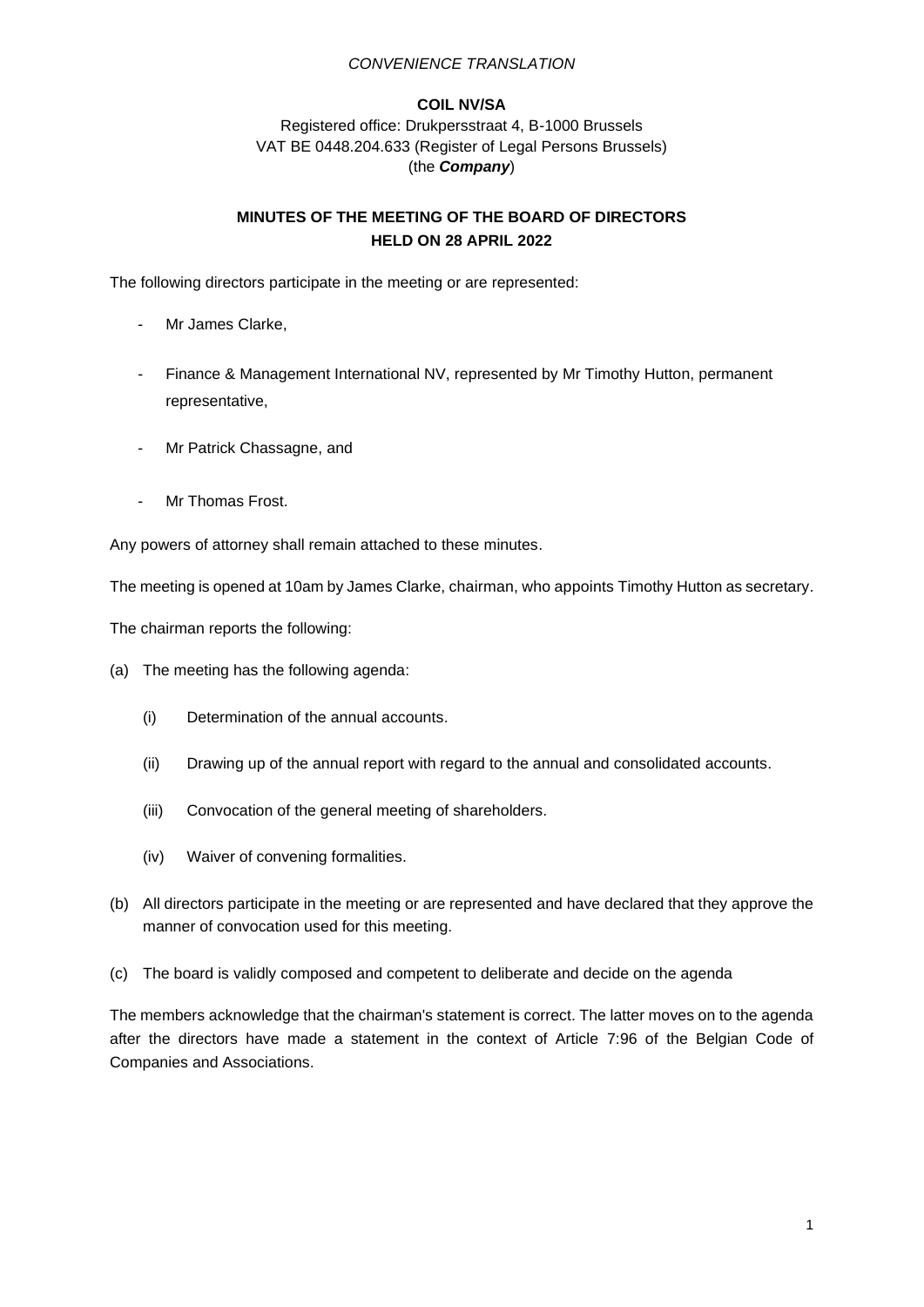# **COIL NV/SA**

Registered office: Drukpersstraat 4, B-1000 Brussels VAT BE 0448.204.633 (Register of Legal Persons Brussels)

# *Prior declaration of the directors*

The directors declare that they have no interest of a patrimonial nature that directly or indirectly conflicts with any of the decisions or transactions that fall under the authority of the current board of directors.

After deliberation the following resolutions are taken unanimously by the board of directors:

### **First resolution**

The chairman reads the draft annual accounts and consolidated annual accounts for the year closed on 31 December 2021. After verification of all the items, the board of directors unanimously adopts the final version of the annual accounts, including the proposed allocation of the result, and the final version of the consolidated annual accounts.

The annual accounts will be submitted to the shareholders for approval. The consolidated annual accounts, as approved by the board of directors, will be made available to the shareholders.

### **Second resolution**

The board of directors proceeds with the drawing up of the annual report on the annual accounts and the annual report on the consolidated annual accounts, which will also be submitted to the shareholders. The text of these reports remains attached to these minutes.

# **Third resolution**

The board of directors decides to convene the annual general meeting of shareholders on 1 June 2022 at 10.30 a.m. at the Company's operating headquarters in Roosveld 5, 3400 Landen.

This meeting will have the following agenda:

#### **AGENDA**

- *1. Shareholders' questions to the directors and to the statutory auditor in accordance with article 7:139 of the Belgian Companies and Associations Code*
- *2. Reading of the reports of the board of directors and the statutory auditor with respect to the annual and consolidated accounts for the financial year closed on 31 December 2021 and presentation of the consolidated accounts with respect to the financial year closed on 31 December 2021*
- *3. Approval of the annual accounts for the financial year closed on 31 December 2021*

#### *Proposed decision:*

*The general meeting decides to approve the annual accounts for the financial year closed on 31 December 2021.*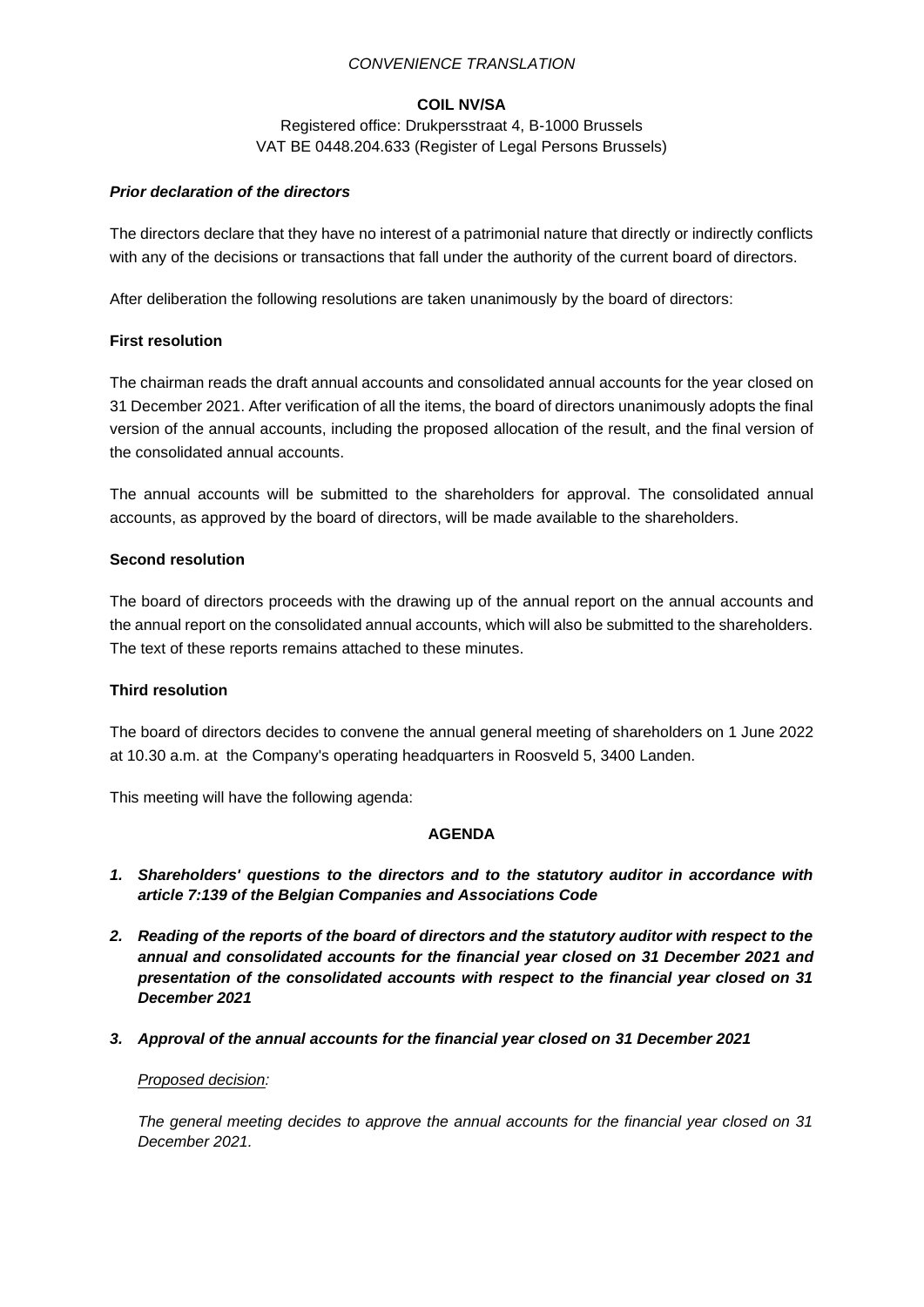# **COIL NV/SA**

Registered office: Drukpersstraat 4, B-1000 Brussels VAT BE 0448.204.633 (Register of Legal Persons Brussels)

# *4. Decision on the allocation of the result*

#### *Proposed decision:*

*The result to be allocated is:*

| - Result carried forward:       | 1,196,008.09 EUR |
|---------------------------------|------------------|
| - Result of the financial year: | 2,188,176.10 EUR |
| Total result to be allocated:   | 2,188,176.10 EUR |

*The general meeting decides to allocate the result as follows:*

- *- Legal reserve: -*
- *- Profit to be carried forward: 3,384,184.19 EUR*
- *5. Discharge to the directors for the performance of their mandate in the financial year closed on 31 December 2021*

#### *Proposed decision:*

*The general meeting decides to grant discharge to each of the directors, by specific and individual vote for each of them, for the performance of their mandate during the financial year closed on 31 December 2021.*

*6. Discharge to the statutory auditor for the actions taken in the context of his supervisory mandate for the financial year closed on 31 December 2021*

# *Proposed decision:*

*The general meeting decides to grant discharge to the statutory auditor for the actions taken in the context of his supervisory mandate during the financial year closed on 31 December 2021.*

# *7. Renewal of the mandates of Finance & Management International NV and of Mr. Patrick Chassagne as directors*

#### *Proposed decision:*

*The general meeting decides to renew the mandates of Finance & Management International NV and of Mr. Patrick Chassagne as directors of the Company. Their term of office will expire immediately after the ordinary general meeting which will be called upon to approve the annual accounts for the financial year ending on December 31, 2027.*

*The general meeting decides that the mandate of Finance & Management International NV as director shall be unpaid, save for future decision of the general meeting in this respect. The general meeting decides to set the remuneration of the mandate of Patrick Chassagne as director at EUR 132.000 per year.*